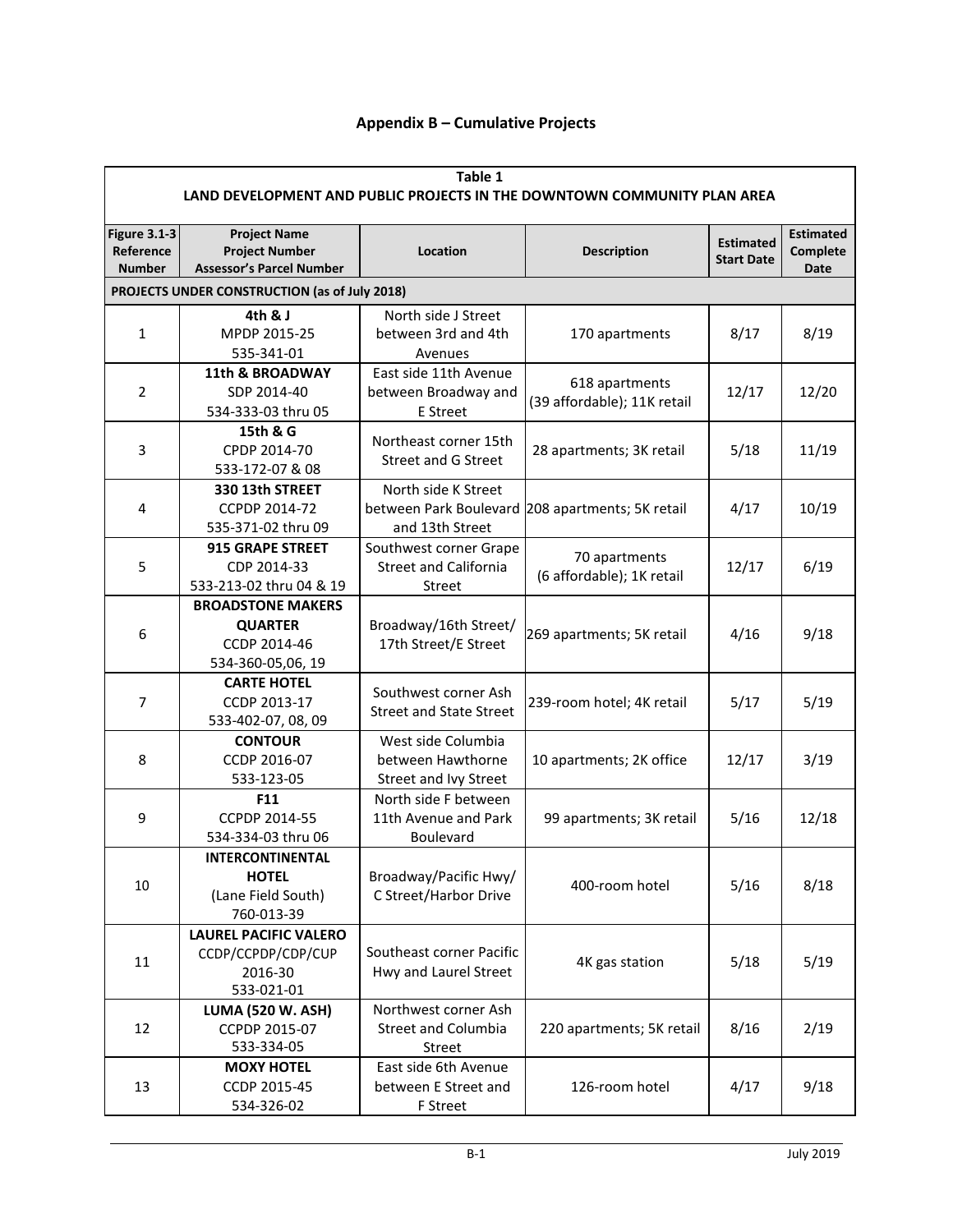| Table 1<br>LAND DEVELOPMENT AND PUBLIC PROJECTS IN THE DOWNTOWN COMMUNITY PLAN AREA |                                                                                           |                                                                   |                                                                                                                                    |                                       |                                             |  |  |  |
|-------------------------------------------------------------------------------------|-------------------------------------------------------------------------------------------|-------------------------------------------------------------------|------------------------------------------------------------------------------------------------------------------------------------|---------------------------------------|---------------------------------------------|--|--|--|
| <b>Figure 3.1-3</b><br>Reference<br><b>Number</b>                                   | <b>Project Name</b><br><b>Project Number</b><br><b>Assessor's Parcel Number</b>           | Location                                                          | <b>Description</b>                                                                                                                 | <b>Estimated</b><br><b>Start Date</b> | <b>Estimated</b><br>Complete<br><b>Date</b> |  |  |  |
| 14                                                                                  | <b>NOOK EAST VILLAGE</b><br>CCDP/CCPDP 2016-18<br>535-396-11, 12                          | Northwest corner 15th<br><b>Street and K Street</b>               | 91 apartments<br>6/17<br>(90 affordable); 2K retail                                                                                |                                       | 12/18                                       |  |  |  |
| 15                                                                                  | <b>PARK + MARKET</b><br>CCDP/CCPDP/SDP 2016-<br>15<br>535-134-14                          | Park Boulevard/11th<br>Avenue/Market Street/<br>G Street          | 427 apartments<br>(85 affordable); 50K office;<br>21K retail                                                                       | 7/17                                  | 7/20                                        |  |  |  |
| 16                                                                                  | <b>PARK 12</b><br>(BALLPARK VILLAGE)<br>CCPDP 2012-21<br>535-563-38                       | Park Boulevard/Imperial<br>Avenue/12th Street/<br>Library Circle  | 720 apartments<br>(27 affordable); 55K retail                                                                                      | 5/15                                  | 12/18                                       |  |  |  |
| 17                                                                                  | <b>PINNACLE AT THE PARK -</b><br><b>PHASE 2</b><br>CCDP 2011-06<br>535-391-07, 12 thru 15 | Island Avenue/J Street/<br>14th Street/15th Street                | 451 apartments<br>(25 affordable); 9K retail                                                                                       | 6/16                                  | 6/19                                        |  |  |  |
| 18                                                                                  | <b>SAVINA</b><br>(KETTNER & ASH)<br>CDP 2011-14<br>533-392-03, 05, 07                     | Southwest corner Kettner<br>Blvd/Ash Street                       | 285 condominiums; 12K<br>retail                                                                                                    | 3/16                                  | 3/19                                        |  |  |  |
| 19                                                                                  | <b>THE BEACON</b><br>CCDP/CCPDP 2016-19<br>534-210-12                                     | South side C Street<br>between 14th and 15th<br><b>Streets</b>    | 44 apartments<br>(43 affordable)                                                                                                   | 5/18                                  | 12/19                                       |  |  |  |
| 20                                                                                  | <b>THE BLOCK</b><br>CCPDP 2015-11(A)<br>534-185-01 thru 10 & 14                           | C Street/Broadway/7th<br>Avenue/8th Avenue                        | 620 apartments; 20K retail                                                                                                         | 12/17                                 | 12/20                                       |  |  |  |
| 21                                                                                  | <b>VALENTINA</b><br>(1919 PACIFIC HWY)<br>CCDP/CDP 2015-46<br>533-213-06 & 18             | East side Pacific Hwy<br>between Cedar Street<br>and Grape Street | 110 apartments                                                                                                                     | 4/17                                  | 12/18                                       |  |  |  |
|                                                                                     | PROJECTS PENDING CONSTRUCTION (DEVELOPMENT PERMITS APPROVED)                              |                                                                   |                                                                                                                                    |                                       |                                             |  |  |  |
| 22                                                                                  | 1st & BEECH<br>CCDP/PDP 2015-49(A)<br>533-423-12                                          | South side Beech Street<br>between 1st/2nd Ave                    | 364 apartments<br>(23 affordable)                                                                                                  | Not<br>Available                      | Not<br>Available                            |  |  |  |
| 23                                                                                  | 7th & A<br>CCPDP 2014-18<br>534-052-02, 03 & 534-033-<br>03                               | North side A Street<br>between 7th/8th Ave                        | 281 apartments; 9K retail                                                                                                          | Not<br>Available                      | Not<br>Available                            |  |  |  |
| 24                                                                                  | 7th & ISLAND HOTEL<br>CCDP/PDP 2015-60<br>534-111-08 & 09                                 | Northwest corner 7th<br>Avenue and Island<br>Avenue               | 324-room hotel                                                                                                                     | Not<br>Available                      | Not<br>Available                            |  |  |  |
| 25                                                                                  | 7th & MARKET<br>CCDP/CCPDP/NUP 2015-73<br>535-122-04                                      | Market Street/7th<br>Avenue/8th Avenue/<br><b>Island Avenue</b>   | 159 apartments<br>(34 affordable);<br>59 condominiums; 153-<br>room hotel; 155K office;<br>200 public parking spaces<br>39K retail | Not<br>Available                      | Not<br>Available                            |  |  |  |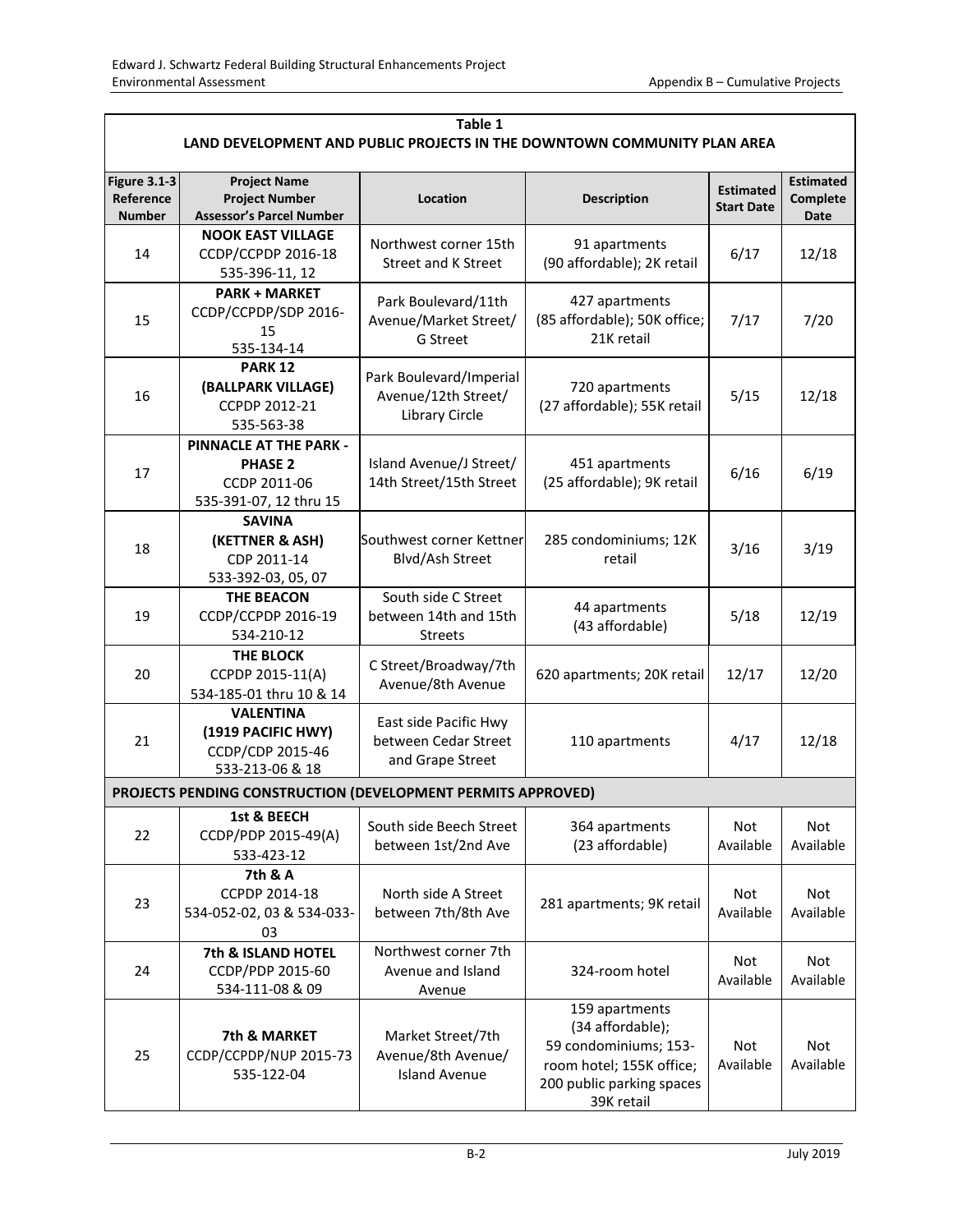| Table 1<br>LAND DEVELOPMENT AND PUBLIC PROJECTS IN THE DOWNTOWN COMMUNITY PLAN AREA |                                                                                 |                                                                        |                                                                                 |                         |                                             |  |  |
|-------------------------------------------------------------------------------------|---------------------------------------------------------------------------------|------------------------------------------------------------------------|---------------------------------------------------------------------------------|-------------------------|---------------------------------------------|--|--|
| <b>Figure 3.1-3</b><br>Reference<br>Number                                          | <b>Project Name</b><br><b>Project Number</b><br><b>Assessor's Parcel Number</b> | Location                                                               | <b>Description</b>                                                              |                         | <b>Estimated</b><br>Complete<br><b>Date</b> |  |  |
| 26                                                                                  | <b>14th &amp; COMMERCIAL</b><br>CCDP 2017-25<br>545-614-11 &<br>535-621-02      | Northeast corner 14th<br><b>Street/Commercial Street</b>               | <b>Not</b><br>448 apartments<br>(444 affordable); 6K retail<br>Available        |                         | <b>Not</b><br>Available                     |  |  |
| 27                                                                                  | <b>1122 FOURTH AVENUE</b><br>SDP 2014-76<br>533-521-04, 05, 08                  | North side C Street<br>between 3rd/4th Ave                             | 282 apartments<br>(22 affordable); 12K retail                                   | Not<br>Available        | Not<br>Available                            |  |  |
| 28                                                                                  | <b>1836 COLUMBIA STREET</b><br>CCDP 2015-66<br>533-233-19                       | West side Columbia<br>Street between<br>Fir Street and Date Street     | 18 apartments                                                                   | Not<br>Available        | Not<br>Available                            |  |  |
| 29                                                                                  | 320 WEST CEDAR<br>CCDP/SDP 2016-39<br>533-353-10                                | North side C Street<br>between 14th Street and<br>15th Street          | 43 apartments<br>(5 affordable)                                                 | 7/18                    | 12/19                                       |  |  |
| 30                                                                                  | <b>450 B OFFICE BUILDING</b><br>CCDP 2017-15<br>533-435-01                      | North side B Street<br>between 4th Street and<br>5th Street            | 58K office                                                                      | Not<br>Available        | Not<br>Available                            |  |  |
| 31                                                                                  | 499 WEST ASH<br>CCDP 2016-49<br>533-402-07, 08, 09                              | Ash Street/A Street/<br>Columbia Street/State<br><b>Street</b>         | 336 apartments<br>(26 affordable); 204-room<br>hotel; 25K retail;<br>10K office | Not<br>Available        | Not<br>Available                            |  |  |
| 32                                                                                  | 777 BEECH<br>CCDP (EOT) 2006-19<br>534-032-03                                   | South side Beech Street<br>between 7th/8th Ave                         | 78 apartments; 14K retail                                                       | Not<br>Available        | Not<br>Available                            |  |  |
| 33                                                                                  | <b>AC HOTEL</b><br>GQDP/VAR/NUP 2017-27<br>535-093-17                           | 743 5th Street/744 6th<br>Street                                       | 147-room hotel; 1K retail                                                       | Not<br>Available        | <b>Not</b><br>Available                     |  |  |
| 34                                                                                  | <b>CEDAR PARK</b><br>CCDP 2014-73<br>533-331-01                                 | Southeast corner India<br><b>Street and Cedar Street</b>               | 5K retail                                                                       | <b>Not</b><br>Available | <b>Not</b><br>Available                     |  |  |
| 35                                                                                  | <b>CITIPLACE</b><br>CCDP/CCPDP 2015-65<br>533-422-07,08, 13, 14                 | North side Ash Street<br>between 1st Avenue and<br><b>Front Street</b> | 147 apartments                                                                  | Not<br>Available        | Not<br>Available                            |  |  |
| 36                                                                                  | <b>CREATIVO</b><br>CCDP 2016-47<br>535-394-04                                   | Northeast corner K Street<br>and 16th Street                           | 13 apartments; 1K retail;<br>Not<br>2K office<br>Available                      |                         | Not<br>Available                            |  |  |
| 37                                                                                  | <b>EAST VILLAGE GREEN</b><br><b>PARKING GARAGE</b>                              | F/13th/G/14th Streets                                                  | 180-space parking garage<br>3/19                                                |                         | 1/21                                        |  |  |
| 38                                                                                  | <b>INDIA &amp; BEECH</b><br>CCDP/PDP 2015-48<br>533-324-16                      | Southwest corner India<br><b>Street and Beech Street</b>               | 137 apartments<br>(8 affordable); 3K retail                                     | Not<br>Available        | Not<br>Available                            |  |  |
| 39                                                                                  | <b>LUCIA NEL CIELO</b><br>CCDP 2012-37<br>535-180-03                            | 16th/17th/F/G Streets                                                  | 424 apartments; 3K retail                                                       | Not<br>Available        | Not<br>Available                            |  |  |
| 40                                                                                  | <b>MANCHESTER PACIFIC</b><br><b>GATEWAY</b><br>760-013-00                       | Broadway/Harbor<br>Drive/Pacific Hwy                                   | 1,250K office; 350K Navy<br>office; 1,390 hotel rooms;<br>160K retail           | Not<br>Available        | Not<br>Available                            |  |  |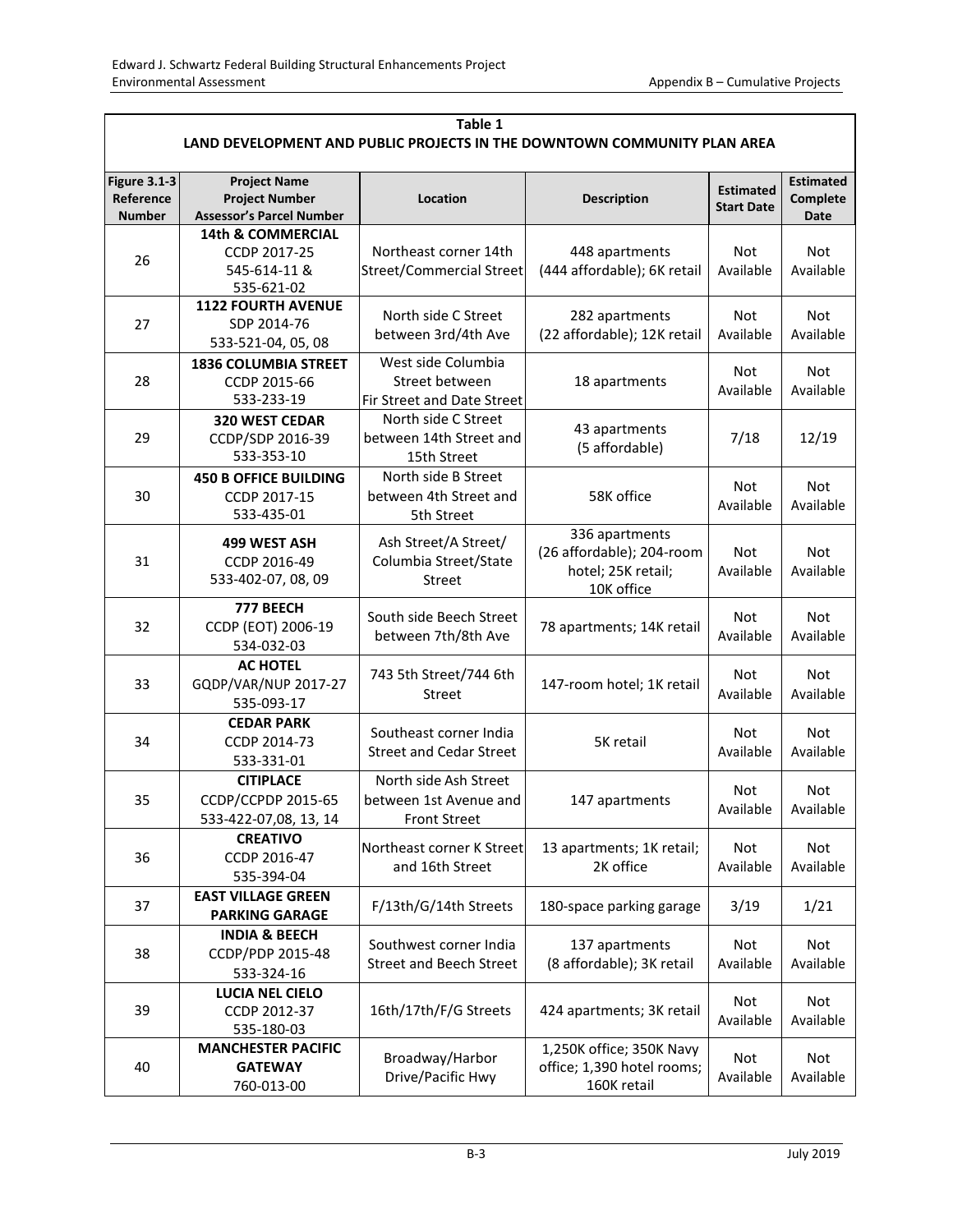| Table 1<br>LAND DEVELOPMENT AND PUBLIC PROJECTS IN THE DOWNTOWN COMMUNITY PLAN AREA |                                                                                                |                                                                  |                                                                                                                                                  |                         |                                      |  |  |
|-------------------------------------------------------------------------------------|------------------------------------------------------------------------------------------------|------------------------------------------------------------------|--------------------------------------------------------------------------------------------------------------------------------------------------|-------------------------|--------------------------------------|--|--|
| <b>Figure 3.1-3</b><br>Reference<br><b>Number</b>                                   | <b>Project Name</b><br><b>Project Number</b><br><b>Assessor's Parcel Number</b>                | Location                                                         | <b>Description</b>                                                                                                                               |                         | <b>Estimated</b><br>Complete<br>Date |  |  |
| 41                                                                                  | <b>MCDONALD'S REMODEL</b><br>CCDP 2017-08<br>534-074-05                                        | 1280 Park Blyd                                                   | 5K retail                                                                                                                                        | Not<br>Available        | Not<br>Available                     |  |  |
| 42                                                                                  | <b>MODERA SAN DIEGO</b><br>CCDP 2016-08<br>535-374-01                                          | East side 14th between<br>K Street and L Street                  | 383 apartments                                                                                                                                   | 9/18                    | 3/20                                 |  |  |
| 43                                                                                  | <b>PACIFIC &amp; BROADWAY-</b><br><b>PARCEL 1</b><br>CDP 2014-71<br>533-124-01, 02, 04, 10, 11 | Northeast corner Pacific<br>Hwy and Broadway                     | 306 condominiums;<br>15K retail                                                                                                                  | Not<br>Available        | <b>Not</b><br>Available              |  |  |
| 44                                                                                  | <b>PACIFIC HEIGHTS</b><br>CCDP 2013-13<br>534-074-01, 15 & 16                                  | A Street/B Street/11th<br>Avenue/Park Boulevard                  | 279 apartments; 8K retail                                                                                                                        | <b>Not</b><br>Available | <b>Not</b><br>Available              |  |  |
| 45                                                                                  | <b>SHAKE SHACK LITTLE ITALY</b><br>CCDP/NUP 2018-05<br>533-221-09                              | Northwest corner India<br><b>Street and Grape Street</b>         | 3K retail                                                                                                                                        |                         | 4/19                                 |  |  |
| 46                                                                                  | <b>STREETLIGHTS MAKERS</b><br><b>QUARTER</b><br>CCPDP 2015-22<br>535-172-01 thru 06 & 11       | F/15th/G/16th Streets                                            | 293 apartments; 23K retail                                                                                                                       | Not<br>Available        | <b>Not</b><br>Available              |  |  |
| 47                                                                                  | THE REY PHASE 2<br>CCPDP 2013-06<br>534-066-05                                                 | 8th Avenue/9th Avenue/<br>A Street/B Street                      | 459 apartments                                                                                                                                   | <b>Not</b><br>Available | <b>Not</b><br>Available              |  |  |
| 48                                                                                  | <b>SAN DIEGO DOWNTOWN</b><br><b>MOBILITY PLAN</b><br>Phases 2 and 3                            | Downtown San Diego                                               | Multimodal long-range<br>transportation plan for the<br>development of active<br>transportation facilities<br>(e.g., greenways, cycle<br>tracks) | Not<br>Available        | Not<br>Available                     |  |  |
|                                                                                     | PROJECTS SUBMITTED (PENDING APPROVAL)                                                          |                                                                  |                                                                                                                                                  |                         |                                      |  |  |
| 49                                                                                  | 5th & ASH<br>CCDP/PDP/NUP 2017-29<br>534-453-01                                                | Southeast corner 5th<br>Avenue and Ash Street                    | 154-room hotel                                                                                                                                   | Not<br>Available        | Not<br>Available                     |  |  |
| 50                                                                                  | 6th & A<br>CCDP/PDP 2017-05<br>534-034-03, 04, 05, 09                                          | North side A Street<br>between 6th Avenue and<br>7th Avenue      | 389 apartments<br>(29 affordable); 7K retail                                                                                                     | Not<br>Available        | Not<br>Available                     |  |  |
| 51                                                                                  | 10th & E<br>CCDP/PDP/SDP 2017-46<br>534-335-09                                                 | South side E Street<br>between 10th Avenue<br>and 11th Avenue    | 365 apartments;<br>(16 affordable) 3k retail                                                                                                     | Not<br>Available        | Not<br>Available                     |  |  |
| 52                                                                                  | 13th, PARK & C<br>CCDP/PDP 2017-04<br>534-206-01                                               | South side C Street<br>between Park Boulevard<br>and 13th Street | 300 apartments; 7k retail                                                                                                                        | Not<br>Available        | Not<br>Available                     |  |  |
| 53                                                                                  | 17th & G<br>CCDP 2017-39<br>535-180-25                                                         | Northeast corner G Street<br>and 17th Street                     | 88 apartments<br>(86 affordable)                                                                                                                 | Not<br>Available        | Not<br>Available                     |  |  |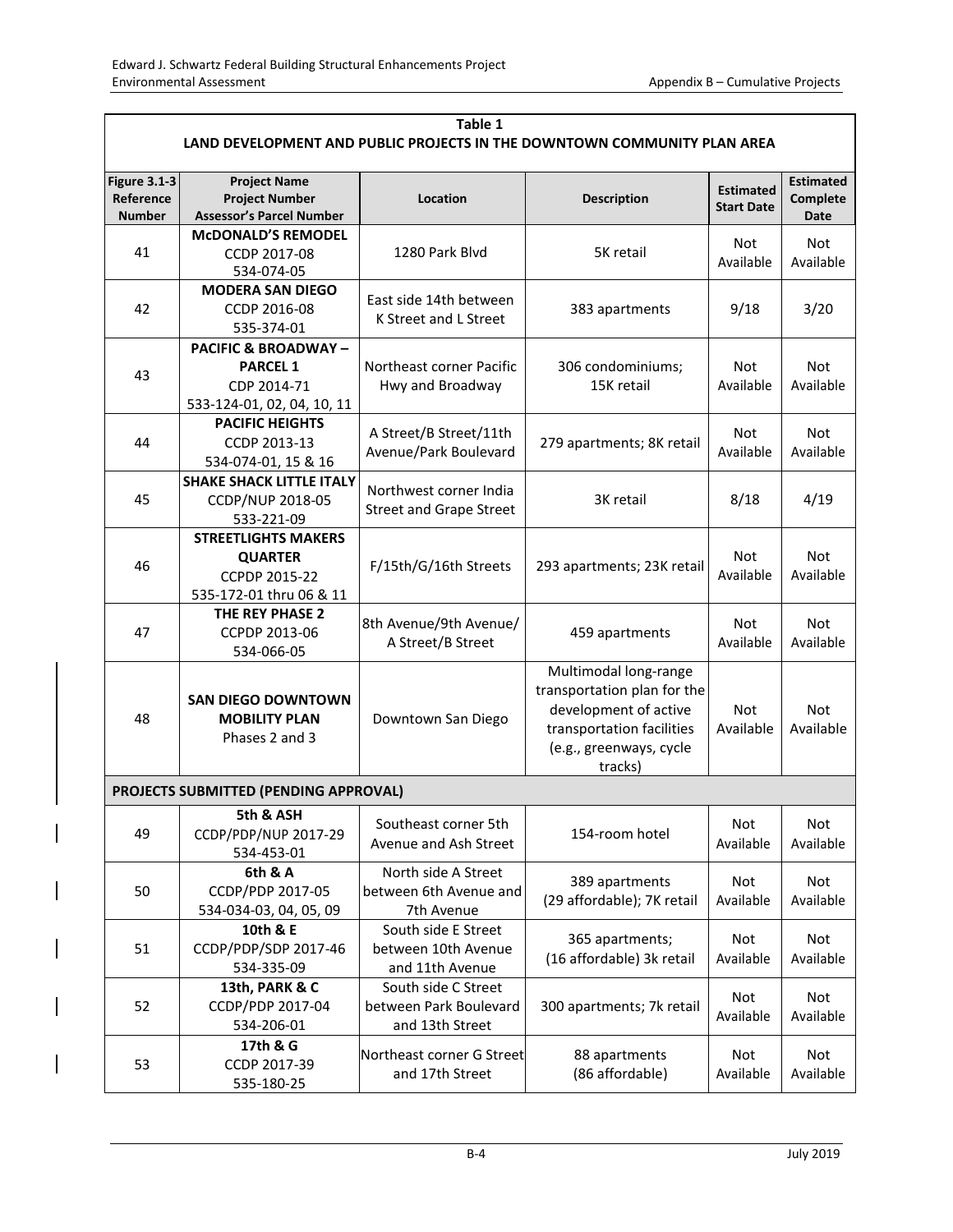| Table 1                                                                  |                                              |                                                                                             |                             |                                       |                              |  |  |  |
|--------------------------------------------------------------------------|----------------------------------------------|---------------------------------------------------------------------------------------------|-----------------------------|---------------------------------------|------------------------------|--|--|--|
| LAND DEVELOPMENT AND PUBLIC PROJECTS IN THE DOWNTOWN COMMUNITY PLAN AREA |                                              |                                                                                             |                             |                                       |                              |  |  |  |
| <b>Figure 3.1-3</b><br>Reference                                         | <b>Project Name</b><br><b>Project Number</b> | Location                                                                                    | <b>Description</b>          | <b>Estimated</b><br><b>Start Date</b> | <b>Estimated</b><br>Complete |  |  |  |
| <b>Number</b>                                                            | <b>Assessor's Parcel Number</b>              |                                                                                             |                             |                                       | Date                         |  |  |  |
|                                                                          | 800 BROADWAY                                 | North side Broadway                                                                         | 384 apartments              | Not                                   | Not                          |  |  |  |
| 54                                                                       | CCDP/PDP 2017-06                             | between 8th Avenue and                                                                      | (28 affordable); 22K retail | Available                             | Available                    |  |  |  |
|                                                                          | 534-184-03 thru 05                           | 9th Avenue                                                                                  |                             |                                       |                              |  |  |  |
|                                                                          | <b>BAHIA VIEW</b>                            | South side Market Street                                                                    | 95 condominiums             | <b>Not</b>                            |                              |  |  |  |
| 55                                                                       | CCDP/SDP 2017-02                             | between 14th Street and                                                                     |                             |                                       | Not                          |  |  |  |
|                                                                          | 535-153-14 & 11                              | 15th Street                                                                                 | (6 affordable); 7K retail   | Available                             | Available                    |  |  |  |
|                                                                          | <b>COLUMBIA &amp; HAWTHORN</b>               |                                                                                             |                             |                                       |                              |  |  |  |
|                                                                          | CCDP/PDP 2017-19                             | South side Hawthorn                                                                         | 33 apartments;              | Not                                   | <b>Not</b>                   |  |  |  |
| 56                                                                       | 533-581-01, 02, 07, 08, 11,                  | Street between Columbia                                                                     | 22-room hotel               | Available                             | Available                    |  |  |  |
|                                                                          | 12                                           | <b>Street and Grape Street</b>                                                              |                             |                                       |                              |  |  |  |
|                                                                          | EV 9th & ISLAND                              | South side Island Avenue                                                                    |                             | <b>Not</b>                            |                              |  |  |  |
| 57                                                                       | CCDP/PDP 2017-30                             | between 9th Avenue and                                                                      | 132-room hotel              | Available                             | <b>Not</b><br>Available      |  |  |  |
|                                                                          | 535-126-0200                                 | 10th Avenue                                                                                 |                             |                                       |                              |  |  |  |
|                                                                          | PINNACLE 11th & E                            | South side E Street                                                                         | 226 apartments;             |                                       | <b>Not</b>                   |  |  |  |
| 58                                                                       | CCDP/PDP 2017-21                             | between 11th Avenue                                                                         | 236 condominiums;           | Not<br>Available                      |                              |  |  |  |
|                                                                          | 534-334-10                                   | and Park Boulevard                                                                          | 6K retail                   |                                       | Available                    |  |  |  |
|                                                                          | <b>STATE &amp; GRAPE</b>                     |                                                                                             |                             |                                       |                              |  |  |  |
| 59                                                                       | CCDP/PDP 2017-20                             | Northwest corner Grape<br>92 apartments;<br><b>Street and State Street</b><br>56-room hotel |                             | Not<br>Available                      | Not<br>Available             |  |  |  |
|                                                                          | 535-581-01, 02, 06, 07, 10,                  |                                                                                             |                             |                                       |                              |  |  |  |
|                                                                          | 11, 12                                       |                                                                                             |                             |                                       |                              |  |  |  |
|                                                                          | <b>EZABELLE</b>                              | 454 13th Street                                                                             | 45 apartments               | Not                                   |                              |  |  |  |
| 60                                                                       | CCDP/PDP 2018-07                             |                                                                                             |                             |                                       | <b>Not</b>                   |  |  |  |
|                                                                          | 535-156-08                                   |                                                                                             | (6 affordable)              | Available                             | Available                    |  |  |  |
|                                                                          | <b>KETTNER &amp; HAWTHORN</b>                | Kettner Blvd between                                                                        |                             |                                       |                              |  |  |  |
| 61                                                                       | CCDP/PDP 2018-08                             | Ivy Street and Hawthorn                                                                     | 117K office; 13K retail     | Not<br>Available                      | Not                          |  |  |  |
|                                                                          | 533-113-01 thru 04                           | Street                                                                                      |                             |                                       | Available                    |  |  |  |
|                                                                          | <b>THIRD &amp; A</b>                         | North side A Street                                                                         |                             | Not                                   | Not                          |  |  |  |
| 62                                                                       | CCDP/PDP 2018-16                             | between 3rd Avenue and                                                                      | 270 apartments; 4K retail   |                                       |                              |  |  |  |
|                                                                          | 533-443-02 thru 05                           | 4th Avenue                                                                                  |                             | Available                             | Available                    |  |  |  |
|                                                                          | PROJECTS COMPLETED AS OF JULY 2018           |                                                                                             |                             |                                       |                              |  |  |  |
|                                                                          | AV <sub>8</sub>                              |                                                                                             |                             |                                       |                              |  |  |  |
|                                                                          | SDP 2014-15                                  | East side Kettner Blvd                                                                      |                             | 5/16                                  |                              |  |  |  |
|                                                                          | 533-124-01, 02, 04,                          | between Hawthorne                                                                           | 133 apartments; 10K retail  |                                       | 5/18                         |  |  |  |
|                                                                          | 10 & 11                                      | Street and Ivy Street                                                                       |                             |                                       |                              |  |  |  |
|                                                                          | <b>BAYSIDE FIRE STATION</b>                  | Southeast corner Pacific                                                                    |                             |                                       |                              |  |  |  |
|                                                                          | CCDP 2010-27                                 | Hwy and Cedar Street                                                                        | <b>Fire Station</b>         | 4/16                                  | 5/18                         |  |  |  |
|                                                                          | 533-321-01 & 02                              |                                                                                             |                             |                                       |                              |  |  |  |
|                                                                          | <b>MAKERS QUARTER</b>                        |                                                                                             | 44K office; 9K retail       | 5/17                                  | 6/18                         |  |  |  |
|                                                                          | <b>BLOCK D</b>                               | Northeast corner 15th                                                                       |                             |                                       |                              |  |  |  |
|                                                                          | CCDP 2015-58                                 | <b>Street and F Street</b>                                                                  |                             |                                       |                              |  |  |  |
|                                                                          | 534-252-12 & 13                              |                                                                                             |                             |                                       |                              |  |  |  |
|                                                                          | <b>PACIFIC GATE</b>                          | Pacific Hwy/Broadway/                                                                       | 232 condominiums;           |                                       |                              |  |  |  |
|                                                                          | CDP 2012-23                                  | E Street/Rail Corridor                                                                      | 16K retail                  | 12/14                                 | 4/18                         |  |  |  |
|                                                                          | 533-531-03                                   |                                                                                             |                             |                                       |                              |  |  |  |
|                                                                          | <b>SHIFT</b>                                 | 15th Street/16th Street/                                                                    |                             | 3/16                                  | 6/18                         |  |  |  |
|                                                                          | CCPDP 2015-20                                | J Street/Island Avenue                                                                      | 368 apartments; 18K retail  |                                       |                              |  |  |  |
|                                                                          | 535-392-08                                   |                                                                                             |                             |                                       |                              |  |  |  |